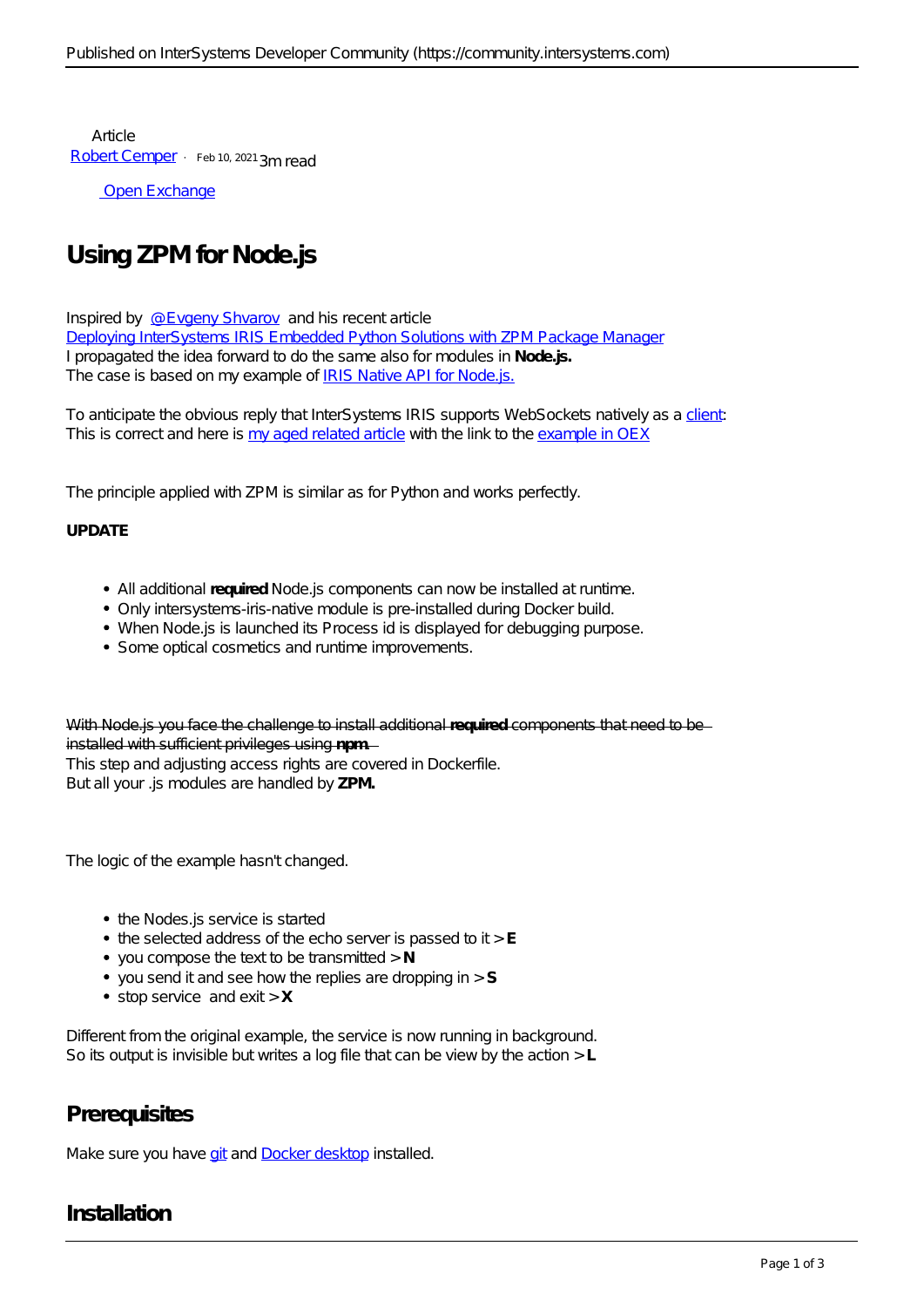Clone/git pull this repo into any local directory

#### \$ git clone https://github.com/rcemper/Using-ZPM-for-Node.js

Open the terminal in this directory and run:

```
$ docker-compose build
```
this may take some time to complete

Run the IRIS container with this project:

\$ docker-compose up -d

## **How to Test it**

Using IRIS terminal:

```
$ docker-compose exec iris iris session iris "##class(rccjs.WSockNodeJs).Run()"
*** Welcome to WebSocket by Node.js Native API Demo *** 
********* Node.js process id = 1650 *********
Known Hosts (*=Exit) [1]:
1 ws://echo.websocket.org/
2 --- server 2 ----
3 --- server 3 ----
select (1): 1 ==> ws://echo.websocket.org/
#
Enter text to get echoed from WebSocketClient Service
Terminate with * at first position
or get generated text by %
or append new text with @
1 hello this is connected over
2 IRIS Native API for Node.js
3 -----------------
4 *
Select action for WebClient Service
New EchoServer (E), New Text(N), Send+Listen(S)
Show Log (L), Exit+Stop WsClient(X) [S] :s
%%%%%%%%%%%%%%%%%%%%%%%%%%
******* 3 Replies *******
1 hello this is connecte over 
2 IRIS Native API for Node.js
```
3 -----------------